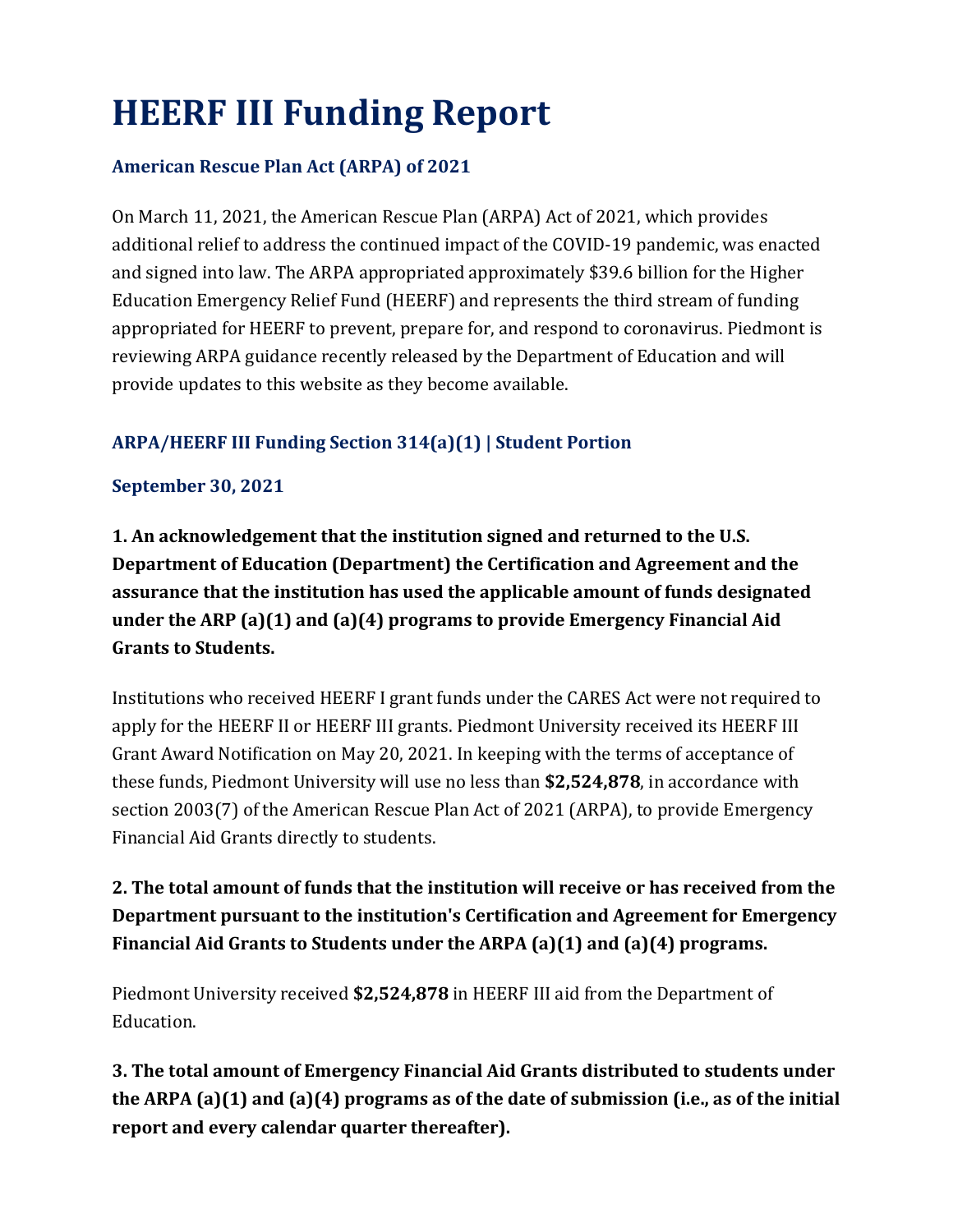On July 28, 2021, Piedmont University awarded HEERF III funds to students that were registered for fall semester 2021 as of that date. Additional awards and adjustments were made in September for those students that registered after July 28th, filed a 2021-2022 FAFSA, and/or had changes to their Expected Family Contribution on their FAFSA. Total amount awarded in HEERF III funds for fall semester was **\$1,390,750** to **2,189** students.

As of September 30, 2021, a total of **1503** students submitted a HEERF III Authorization Form to allow for disbursement of **\$1,021,250** of HEERF III grants.

# **4. The estimated total number of students at the institution that are eligible to receive Emergency Financial Aid Grants to Students under the ARPA (a)(1) and (a)(4) programs.**

As of September 30, 2021, the total number of students eligible to receive Emergency Financial Aid Grants for fall semester 2021 is estimated to be **2,189** students.

# **5. The total number of students who have received an Emergency Financial Aid Grant to students under the ARPA (a)(1) and (a)(4) programs.**

As of September 30, 2021, the total number of students who have received/awarded ARP/HEERF III Emergency Financial Aid grants for fall semester 2021 were **2,189**.

## **6. The method(s) used by the institution to determine which students receive Emergency Financial Aid Grants and how much they would receive under the ARP (a)(1) and (a)(4) programs.**

Eligibility criteria for automatic funding for HEERF III: Phase I (Fall 2021 Semester) at Piedmont University:

• Registered fall semester 2021 at Piedmont University

The Federal HEERF III Emergency Grant requires the University to prioritize a greater portion of funding to undergraduate students that exhibit exceptional need. "Exceptional need" is defined as demonstrating via the FAFSA an expected family contribution (EFC) number within the Pell eligible range. For HEERF III awards, an EFC of less than 5,847 demonstrates exceptional need. Students who have not completed a FAFSA will qualify for an award, however they will not receive the "exceptional need" level of award. Students will be prioritized for these funds based on a valid 2021-2022 FAFSA and need calculation